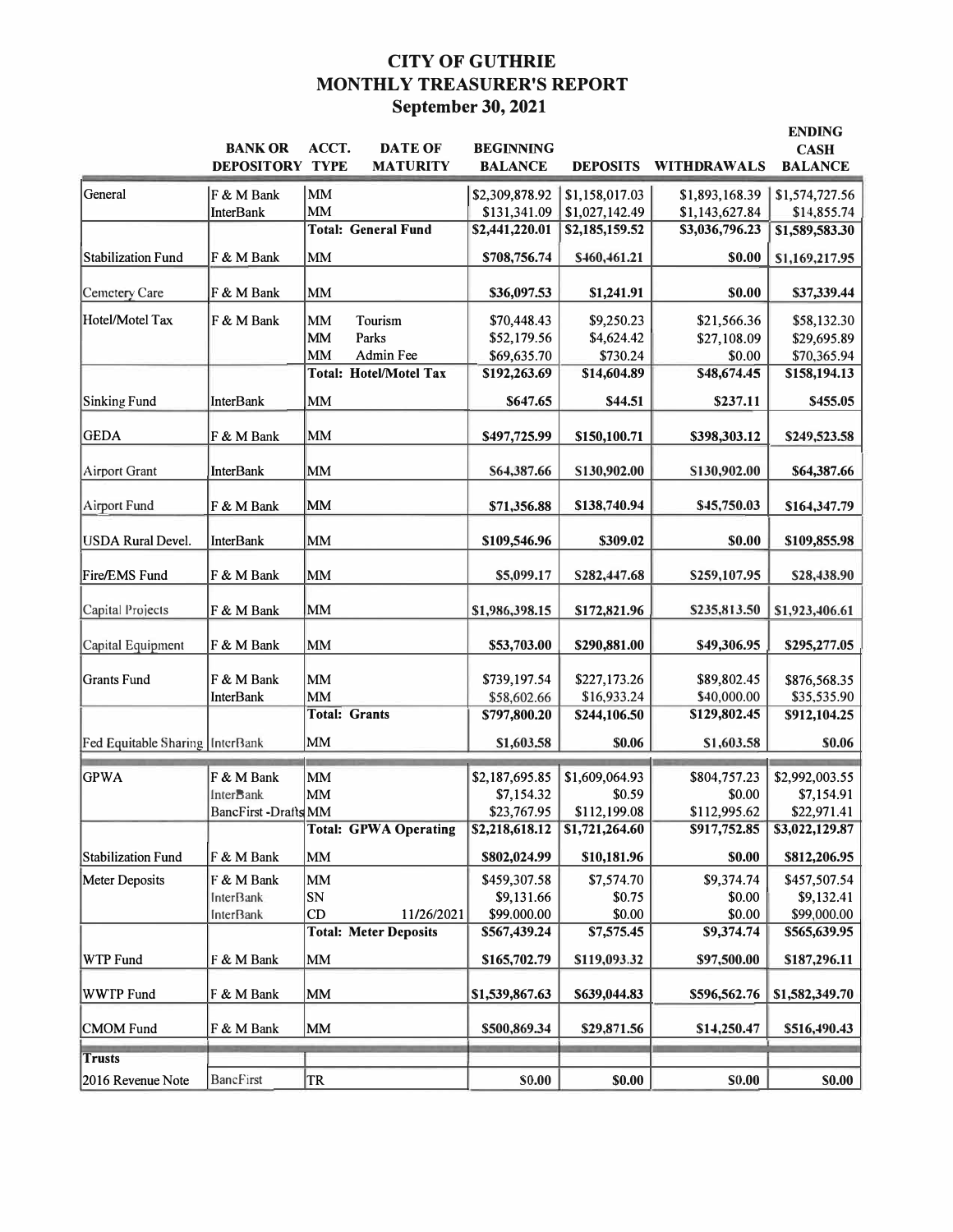## **GENERAL FUND**

## **STATEMENT OF ESTIMATE -ACTUAL REVENUES**

| <b>Sep-21</b>                        | 100.00%                           |              |                                |                   |                     |                 |                      |
|--------------------------------------|-----------------------------------|--------------|--------------------------------|-------------------|---------------------|-----------------|----------------------|
|                                      |                                   |              | <b>Current</b><br><b>Month</b> |                   |                     | <b>Percent</b>  | <b>Percent Total</b> |
| <b>Revenue Source</b>                | <b>Annual Budget YTD Estimate</b> |              | <b>Collected</b>               | <b>YTD Actual</b> | <b>YTD Variance</b> | <b>Variance</b> | <b>Collected</b>     |
|                                      |                                   |              |                                |                   |                     |                 |                      |
| <b>Sales Tax Revenue</b>             | \$5,946,969                       | \$5,946,969  | \$531,006                      | \$5,933,667       | (13, 302)           | $-0.22%$        | 99.78%               |
| <b>Capital Improvement Sales Tax</b> | \$1,400,025                       | \$1,400,025  | \$132,752                      | \$1,483,417       | 83,392              | 5.96%           | 105.96%              |
| Use Tax                              | \$1,002,783                       | \$1,002,783  | \$77,026                       | \$1,006,570       | 3,787               | 0.38%           | 100.38%              |
| <b>Cigarette Tax Revenue</b>         | \$57,000                          | \$57,000     | \$5,967                        | \$68,143          | 11,143              | 19.55%          | 119.55%              |
| <b>Franchise Taxes</b>               | \$485,000                         | \$485,000    | \$37,883                       | \$418,799         | (66, 201)           | $-13.65%$       | 86.35%               |
| <b>Licenses &amp; Permits</b>        | \$157,883                         | \$157,883    | \$15,865                       | \$176,610         | 18,727              | 11.86%          | 111.86%              |
| Com. Vehicle Tax                     | \$80,000                          | \$80,000     | \$8,000                        | \$88,308          | 8,308               | 10.38%          | 110.38%              |
| <b>Gas Excise Tax</b>                | \$23,000                          | \$23,000     | \$1,804                        | \$40,327          | 17,327              | 75.33%          | 175.33%              |
| Alcoholic Beverage Tax               | \$165,000                         | \$165,000    | \$15,958                       | \$180,085         | 15,085              | 9.14%           | 109.14%              |
| <b>Rents &amp; Royalties</b>         | \$47,260                          | \$47,260     | \$886                          | \$36,202          | (11, 058)           | $-23.40%$       | 76.60%               |
| <b>Cemetery Revenue</b>              | \$80,300                          | \$80,300     | \$8,241                        | \$108,176         | 27,876              | 34.71%          | 134.71%              |
| <b>Court Fines/Forfeiture</b>        | \$407,900                         | \$407,900    | \$13,663                       | \$222,060         | (185, 840)          | -45.56%         | 54.44%               |
| Interest                             | \$9,000                           | \$9,000      | \$617                          | \$10,012          | 1,012               | 11.25%          | 111.25%              |
| Library Fines, Fees, Donations       | \$14,763                          | \$14,763     | \$752                          | \$13,741          | (1,022)             | $-6.92%$        | 93.08%               |
| Lake Fees/Permits/Store              | \$45,000                          | \$45,000     | \$3,756                        | \$31,061          | (13, 939)           | $-30.98%$       | 69.02%               |
| <b>School Resource Officer</b>       | \$76,737                          | \$76,737     | \$0                            | \$78,310          | 1,573               | 0.00%           | 102.05%              |
| Reimb Rev/Misc. Income               | \$193,397                         | \$193,397    | \$4,839                        | \$263,891         | 70,494              | 36.45%          | 136.45%              |
| Planning/Bd of Adjustments           | \$2,500                           | \$2,500      | \$125                          | \$8,640           | 6,140               | 245.61%         | 345.61%              |
| Oil/Gas Inspect/Leases               | \$14,000                          | \$14,000     | $\overline{50}$                | \$14,156          | 156                 | 1.12%           | 101.12%              |
| <b>Weed Abatement</b>                | \$25,000                          | \$25,000     | \$801                          | \$33,166          | 8,166               | 32.67%          | 132.67%              |
| <b>OTC Quality Event Sales Tax</b>   | \$20,000                          | \$20,000     | $\overline{50}$                | \$0               | (20,000)            | $-100.00\%$     | 0.00%                |
| <b>Subtotal</b>                      | \$10,253,517                      | \$10,253,517 | \$859,940                      | \$10,215,341      | ( \$38, 176)        | $-0.37%$        | 99.63%               |
| <b>Transfer from GPWA</b>            | \$5,728,542                       | \$5,728,542  | \$535,173                      | \$6,088,667       | 360,125             | 6.29%           | 106.29%              |
| <b>Transfer from Grant Fund</b>      | \$211,425                         | \$211,425    | \$35,652                       | \$200,955         | (10, 470)           | $-4.95%$        | 95.05%               |
| <b>Budgeted Fund Balance</b>         | \$798,833                         | \$798,833    | \$842,387                      | \$950,577         | (151, 744)          | 0.00%           | 0.00%                |
| <b>TOTALS</b>                        | \$16,992,317                      | \$16,992,317 | \$2,273,152                    | \$17,455,540      | 159,735             | 0.94%           | 102.73%              |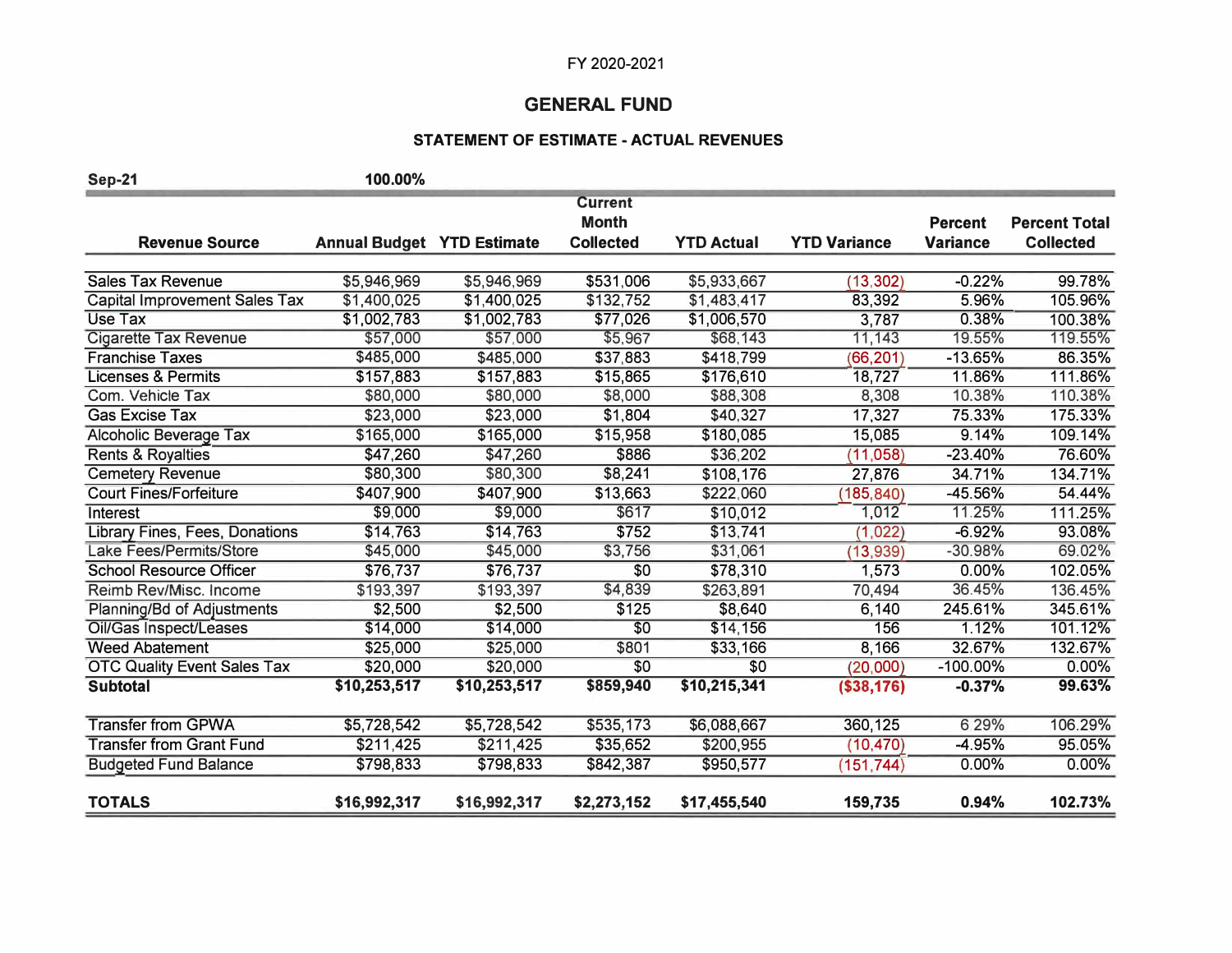#### **GENERAL FUND**

#### **DEPARTMENT EXPENDITURE SUMMARY**

**Sep-21 100.00%** 

**Current Month Remaining Department Annual Budget YTD Estimate Expend % of Budget YTD Expend % of Budget Budget**  General Government  $$992,618$   $$992,618.00$   $$95,156$   $9.59\%$   $$1,465,100$   $147.60\%$   $$472,482)$ Administration \$582,708 \$582,708.00 \$40,526 6.95% \$486,883 83.56% \$95,825 Finance \$142,443 \$142,443.00 \$11,036 7.75% **\$146,472** 102.83% (\$4,029} Planning \$316,939 \$316,939.00 **\$45,144** 14.24% \$266,791 84.18% \$50,148 Economic Development **5113,068 \$113,068.00** \$7,800 6.90% \$102,910 91.02% \$10,158<br>Library \$308,659 \$308,659.00 \$27,901 9.04% \$301,147 97.57% \$7,512 Library \$308,659 \$308,659.00 \$27,901 9.04% \$301,147 97.57% \$7,512 Police \$3,271,036 \$3,271,036.00 \$366,990 11.22% \$3,171,815 96.97% \$99,221 Street \$570,718 \$570,718.00 \$52,189 9.14% \$579,440 101.53% (\$8,722} Vehicle Maintenance **5141,906 \$141,906.00** \$6,820 4.81% \$124,454 87.70% \$17,452<br>Parks & Public Grounds \$542,011 \$542,011.00 \$59,538 10.98% \$582,427 107.46% (\$40,416) Parks & Public Grounds **5542,011** \$542,011.00 \$59,538 \$10.98% \$582,427 \$107.46% (\$40,416)<br>
Swimming Pool \$20,000 \$20,000.00 \$7,569 \$7.54% \$20,830 \$20,830 \$20.15% (\$830) Swimming Pool \$20,000 \$20,000.00 \$7,569 37.84% \$20,830 104.15% (\$830) Transfer to GPWA Fund \$5,528,542 \$5,528,542.00 \$531,006 \$9.60% \$5,933,667 107.33% (\$405,125)<br>Transfer to CIP Sales Tax \$1,400,025 \$1,400,025.00 \$132,752 \$9.48% \$1,483,417 105.96% (\$83,392) Transfer to GIP Sales Tax \$1,400,025 \$1,400,025.00 \$132,752 9.48% **\$1,483,417** 105.96% (\$83,392) Transfer to Grants Fund \$798,833 \$798,833.00 \$105,045 0.00% \$903,878 113.15% (\$105,045) Transfer to Fire/EMS Fund \$1,461,116 \$1,461,116.00 \$179,660 12.30% \$1,541,116 105.48% (\$80,000) Transfer to Capital Project  $$14,400$   $$14,400.00$   $$1,200$   $8.33\%$   $$14,400$   $100.00\%$  \$0 Transfer to Cap Equip Fund  $$139,093$   $$139,093.00$   $$139,093$   $$100.00\%$   $$139,093$   $$100.00\%$  \$0 Transfer to Airport Fund  $$69,593$   $$69,593.00$   $$5,799$   $8.33\%$   $$69,593$   $100.00\%$  \$0 Transfer to Hotel/Motel Fund \$17,107 \$17,107.00 \$1,426 8.33% \$17,107 100.00% \$0<br>Transfer to GEDA \$105,000 \$105,000.00 \$0 0.00% \$105,000 100.00% \$0 Transfer to GEDA \$105,000 \$105,000.00 \$0 0.00% \$105,000 100.00% \$0 Transfer to Stabilization Fund \$456,502 \$114,125.50 \$456,502 0.00% \$0 0.00% \$456,502 **TOTALS \$16,992,317 \$16,649,941 \$2,273,152 13.38% \$17,455,540 102.73% (\$463,223)**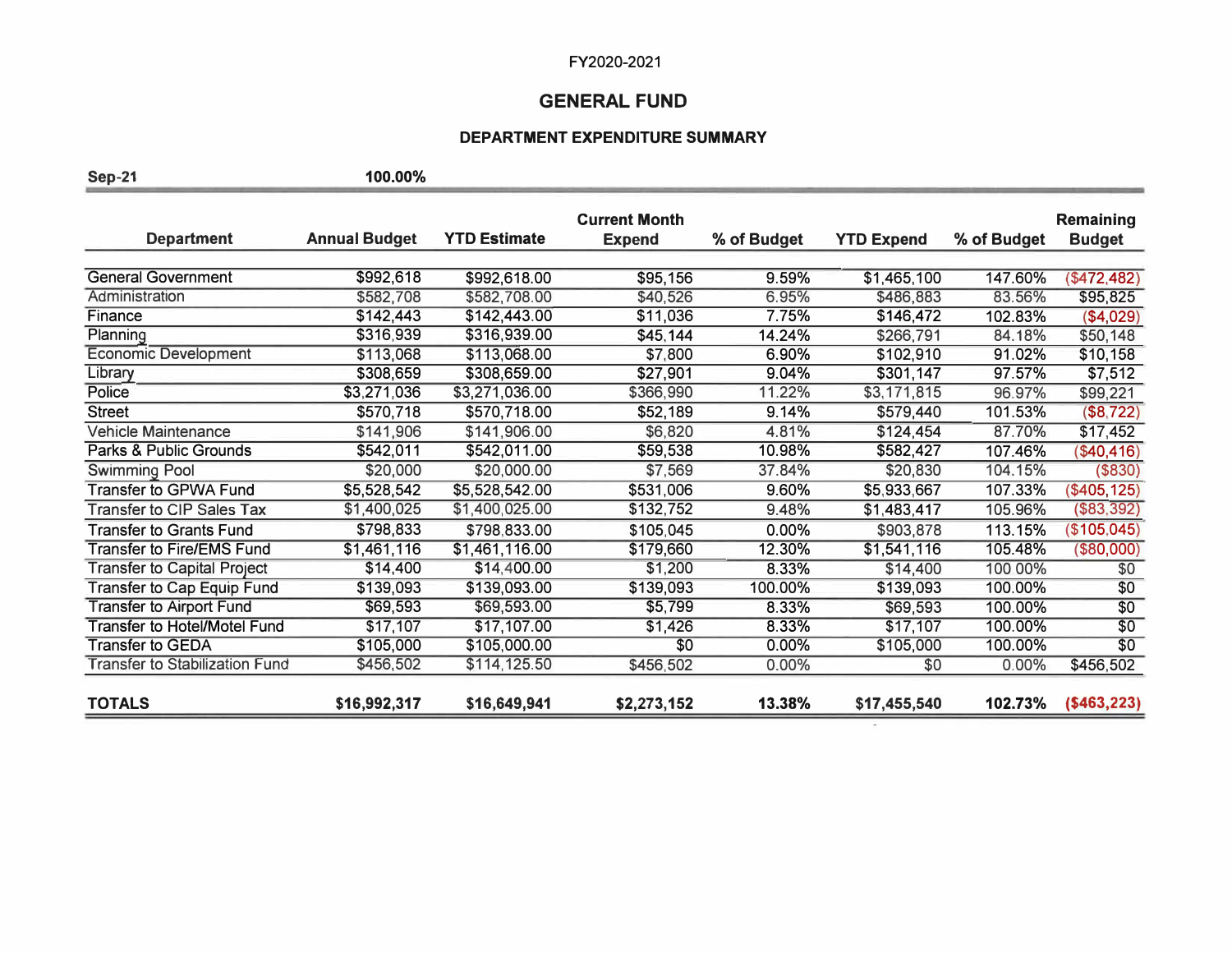# **GUTHRIE PUBLIC WORKS AUTHORITY**

### **STATEMENT OF ESTIMATE - ACTUAL REVENUES**

| <b>Sep-21</b>                | 100.00%                           |              |                      |                   |                     |                 |                  |
|------------------------------|-----------------------------------|--------------|----------------------|-------------------|---------------------|-----------------|------------------|
|                              |                                   |              |                      |                   |                     |                 | <b>Percent</b>   |
|                              |                                   |              | <b>Current Month</b> |                   |                     | <b>Percent</b>  | Total            |
| <b>Revenue Source</b>        | <b>Annual Budget YTD Estimate</b> |              | <b>Collected</b>     | <b>YTD Actual</b> | <b>YTD Variance</b> | <b>Variance</b> | <b>Collected</b> |
| Water                        | \$2,911,110                       | \$2,911,110  | \$311,124            | \$3,064,539       | \$153,429           | 5.27%           | 105.27%          |
| Sewer                        | \$1,342,575                       | \$1,342,575  | \$114,234            | \$1,340,994       | (\$1,581)           | $-0.12%$        | 99.88%           |
| Sanitation                   | \$1,286,500                       | \$1,286,500  | \$119,228            | \$1,392,181       | \$105,681           | 8.21%           | 108.21%          |
| <b>Convenience Center</b>    | \$100,000                         | \$100,000    | \$7,209              | \$112,752         | \$12,752            | 12.75%          | 112.75%          |
| Storm Water Mgmt Fund        | \$0                               | \$0          | \$0                  | \$0               | \$0                 | 0.00%           | 0.00%            |
| Interest                     | \$8,000                           | \$8,000      | \$458                | \$6,890           | (\$1,110)           | $-13.87%$       | 86.13%           |
| <b>Rents &amp; Royalties</b> | \$3,630                           | \$3,630      | \$558                | \$3,408           | (\$222)             | $-6.12%$        | 93.88%           |
| <b>Transfer-Other Funds</b>  | \$5,531,142                       | \$5,531,142  | \$532,676            | \$5,935,337       | \$404,195           | 7.31%           | 107.31%          |
| <b>Miscellaneous</b>         | \$38,000                          | \$38,000     | \$1,021,566          | \$1,049,802       | \$1,011,802         | 2662.64%        | 2762.64%         |
| Late Charges                 | \$51,500                          | \$51,500     | \$4,100              | \$44,315          | (\$7,185)           | -13.95%         | 86.05%           |
| <b>Extension Charges</b>     | \$5,500                           | \$5,500      | \$235                | \$3,280           | (\$2,220)           | -40.36%         | 59.64%           |
| Service Initiation           | \$25,500                          | \$25,500     | \$1,500              | \$16,850          | (\$8,650)           | -33.92%         | 66.08%           |
|                              |                                   |              |                      |                   |                     |                 |                  |
| <b>Subtotal</b>              | \$11,303,457                      | \$11,303,457 | \$2,112,887          | \$12,970,348      | \$1,666,891         | 14.75%          | 114.75%          |
| <b>Budgeted Fund Balance</b> | \$137,331                         | \$137,331.00 | \$0                  | \$0               | 137,331.00          | 0.00%           | 0.00%            |
| <b>TOTALS</b>                | \$11,440,788                      | \$11,440,788 | \$2,112,887          | \$12,970,348      | \$1,804,222         | 15.77%          | 113.37%          |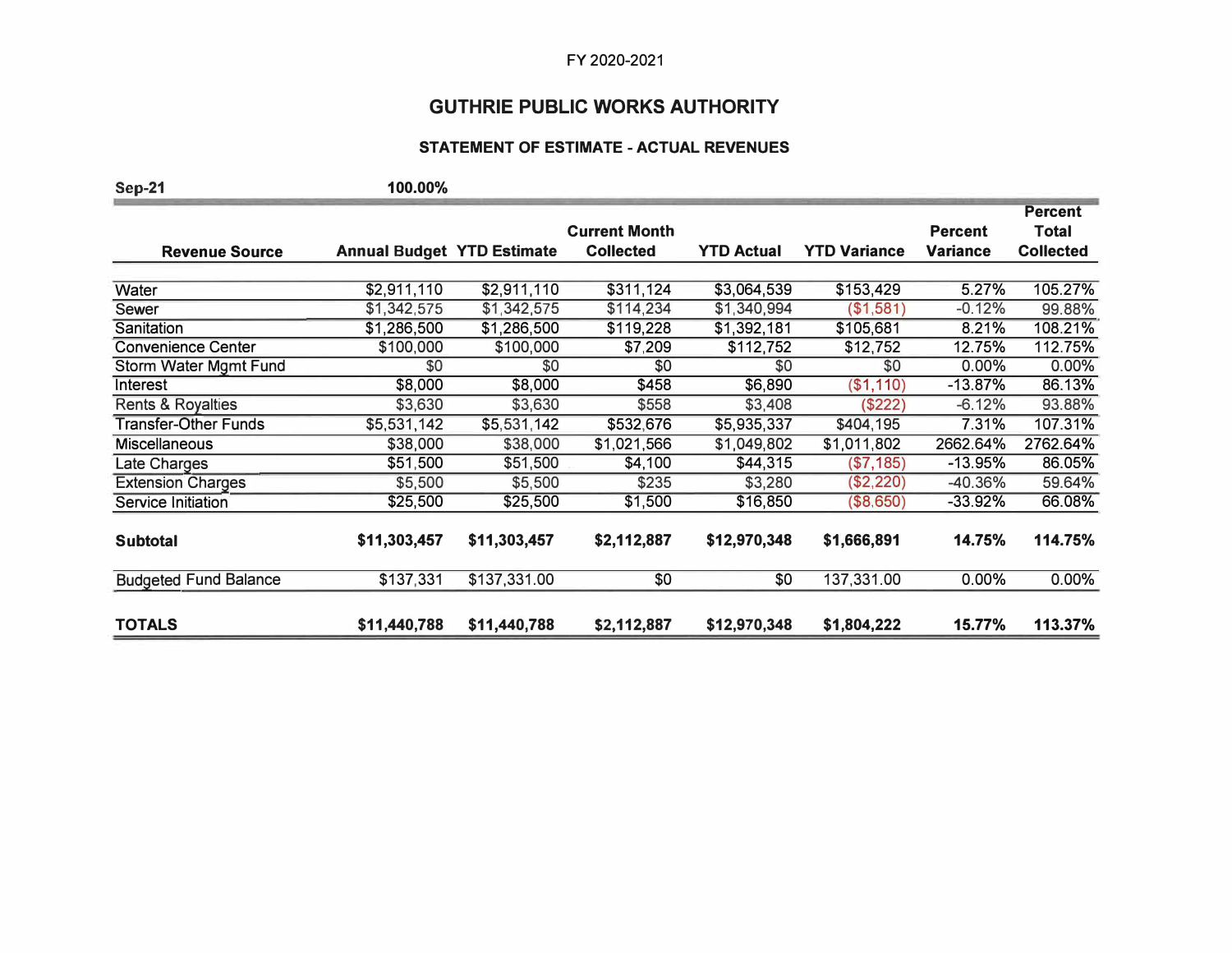# **GUTHRIE PUBLIC WORKS DEPARTMENT**

## **DEPARTMENT EXPENDITURE SUMMARY**

the property of the control of the control of the con-

**Sep-21 100.00%** 

 $\tilde{\mathcal{Z}}$ 

|                                 |                                   |                | <b>Current Month</b> |             |                   |             | <b>Remaining</b> |
|---------------------------------|-----------------------------------|----------------|----------------------|-------------|-------------------|-------------|------------------|
| <b>Department</b>               | <b>Annual Budget YTD Estimate</b> |                | <b>Expend</b>        | % of Budget | <b>YTD Expend</b> | % of Budget | <b>Budget</b>    |
|                                 |                                   |                |                      |             |                   |             |                  |
| <b>General Government</b>       | \$653,502                         | \$653,502.00   | \$44,984             | 6.88%       | \$604,969         | 92.57%      | \$48,533         |
| Administration                  | \$354,606                         | \$354,606.00   | \$27,629             | 7.79%       | \$359,633         | 101.42%     | ( \$5,027)       |
| Water Plant                     | \$753,168                         | \$753,168.00   | \$21,558             | 2.86%       | \$596,619         | 79.21%      | \$156,549        |
| <b>Wastewater Plant</b>         | \$513,071                         | \$513,071.00   | \$69,721             | 13.59%      | \$369,097         | 71.94%      | \$143,974        |
| <b>Convenience Center</b>       | \$146,970                         | \$146,970.00   | \$10,668             | 7.26%       | \$157,110         | 106.90%     | (\$10, 140)      |
| Line Maintenance                | \$520,237                         | \$520,237.00   | \$75,730             | 14.56%      | \$482,932         | 92.83%      | \$37,305         |
| <b>Sanitation Contract</b>      | \$1,000,000                       | \$1,000,000.00 | \$87,902             | 8.79%       | \$1,029,910       | 102.99%     | ( \$29, 910)     |
| Transfer-General Fund           | \$5,528,542                       | \$5,528,542.00 | \$531,006            | 9.60%       | \$5,933,667       | 107.33%     | (\$405, 125)     |
| Transfer-General Fund           | \$200,000                         | \$200,000.00   | \$4,167              | 2.08%       | \$155,000         | 77.50%      | \$45,000         |
| Transfer-GEDA                   | \$0                               | \$0.00         | \$150,000            | $0.00\%$    | \$150,000         | $0.00\%$    | (\$150,000)      |
| <b>Transfer-Capital Project</b> | \$333,573                         | \$333,573.00   | \$27,798             | 8.33%       | \$333,573         | 100.00%     | \$0              |
| Transfer-Cap Equip              | \$151,788                         | \$151,788.00   | \$151,788            | 0.00%       | \$151,788         | $0.00\%$    | \$0              |
| <b>Transfer-Grant Fund</b>      | \$17,331                          | \$17,331.00    | \$17.331             | 100.00%     | \$17.331          | $0.00\%$    | \$0              |
| Transfer-WTP Fund               | \$798,000                         | \$798,000.00   | \$66,500             | 8.33%       | \$665,000         | 83.33%      | \$133,000        |
| Transfer-WWTP Fund              | \$350,000                         | \$350,000.00   | \$29,167             | 8.33%       | \$350,000         | 100.00%     | \$0              |
| <b>Transfer-Stabilization</b>   | \$120,000                         | \$120,000.00   | \$10,000             | 8.33%       | \$120,000         | 100.00%     | \$0              |
| <b>TOTALS</b>                   | \$11,440,788                      | \$11,440,788   | \$1,325,949          | 11.59%      | \$11,476,628      | 100.31%     | (\$35,840)       |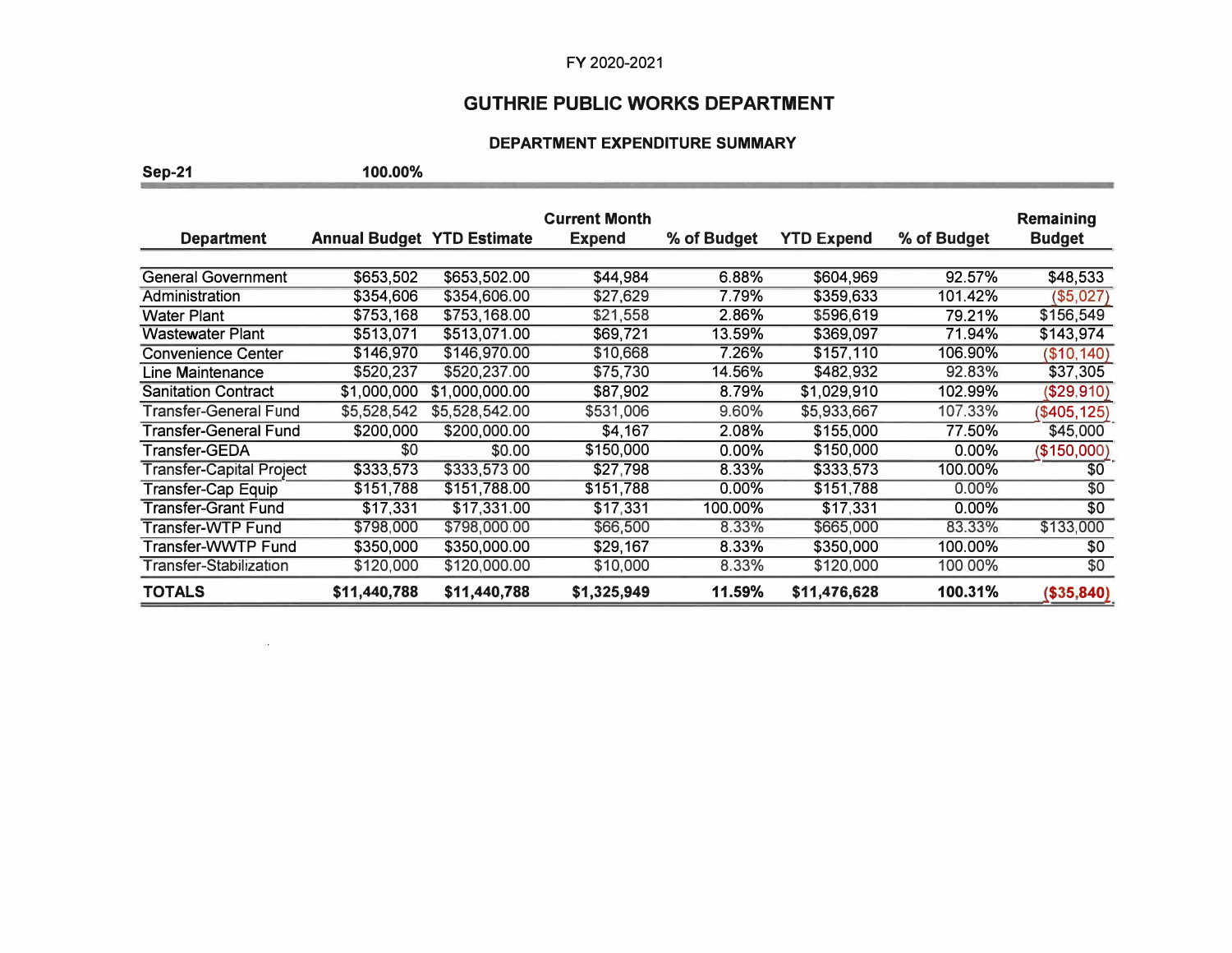## **FIRE/EMS FUND**

## **STATEMENT OF ESTIMATE -ACTUAL REVENUES & EXPENDITURES**

### **REVENUE SUMMARY**

| <b>Sep-21</b>                     | 100.00%              |                     |                                |                   |                     |                 |                      |
|-----------------------------------|----------------------|---------------------|--------------------------------|-------------------|---------------------|-----------------|----------------------|
|                                   |                      |                     | <b>Current</b><br><b>Month</b> |                   |                     | <b>Percent</b>  | <b>Percent Total</b> |
| <b>Revenue Source</b>             | <b>Annual Budget</b> | <b>YTD Estimate</b> | <b>Collected</b>               | <b>YTD Actual</b> | <b>YTD Variance</b> | <b>Variance</b> | <b>Collected</b>     |
| <b>FEMA Reimbursable</b>          | \$0                  | \$0                 | \$0                            | \$0               | \$0                 | 0.00%           | 0.00%                |
| <b>State Grant/Reimbursable</b>   | $\overline{50}$      | \$0                 | \$0                            | $\overline{50}$   | $\overline{50}$     | 0.00%           | 0.00%                |
| <b>USDA Grant</b>                 | \$0                  | \$0                 | \$0                            | \$0               | \$0                 | $0.00\%$        | 0.00%                |
| Interest Income                   | \$800                | \$800               | \$8                            | \$231             | (\$569)             | $-71.13%$       | 28.87%               |
| Miscellaneous Income              | \$70,407             | \$70,407            | \$29                           | \$74,045          | \$3,638             | 5.17%           | 105.17%              |
| <b>Ambulance Fees</b>             | \$840,000            | \$840,000           | \$54,572                       | \$782,119         | (\$57,881)          | $-6.89%$        | 93.11%               |
| <b>EMS Contract</b>               | \$514,537            | \$514,537           | \$36,628                       | \$554,957         | \$40,420            | 7.86%           | 107.86%              |
| <b>EMS - Ambulance</b>            | \$42,000             | \$42,000            | \$3,500                        | \$42,000          | \$0                 | 0.00%           | 100.00%              |
| Fire Run Charges                  | \$1,000              | \$1,000             | \$30                           | \$360             | (\$640)             | $-64.00%$       | 36.00%               |
| <b>Fire Subscriptions</b>         | \$16,500             | \$16,500            | \$33                           | \$18,549          | \$2,049             | 12.42%          | 112.42%              |
| <b>Subtotal</b>                   | \$1,485,244          | \$1,485,244         | \$94,799                       | \$1,472,261       | (\$12,983)          | $-0.87%$        | 99.13%               |
| <b>Transfer from General Fund</b> | \$1,461,116          | \$1,461,116.00      | \$179,660                      | \$1,541,116       | \$80,000            | 5.48%           | 105.48%              |
| <b>Budgeted Fund Balance</b>      | \$0                  | \$0.00              | \$3,265                        | \$32,790          | (32,790.00)         | $0.00\%$        | 0.00%                |
| <b>TOTALS</b>                     | \$2,946,360          | \$2,946,360         | \$277,724                      | \$3,046,167       | \$34,227            | 1.16%           | 103.39%              |

#### **EXPENDITURE SUMMARY**

| Remaining     |
|---------------|
| <b>Budget</b> |
|               |
| \$81,572      |
| (\$187,346)   |
| \$5,968       |
|               |
| (\$99,806)    |
|               |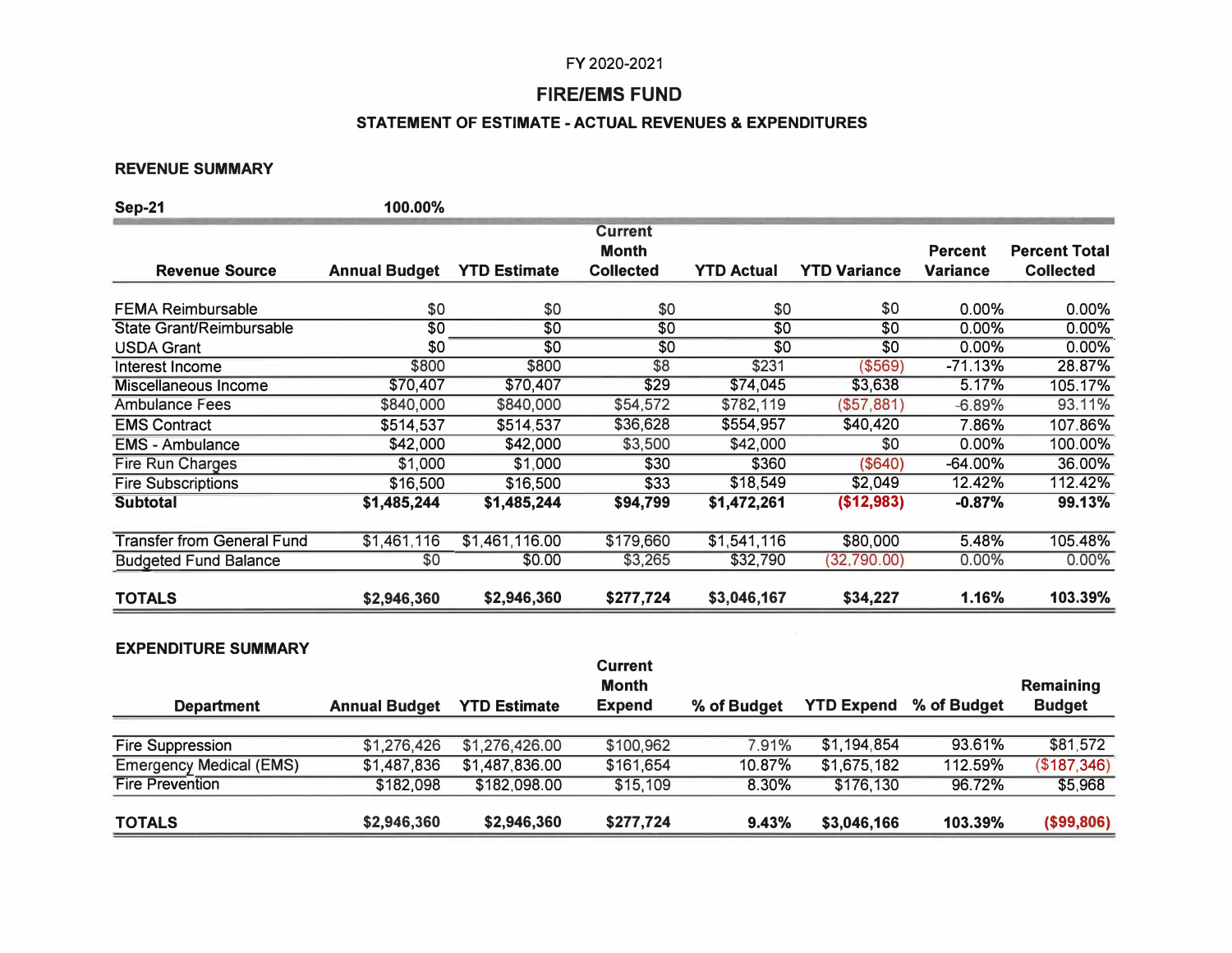## **AIRPORT FUND**

## **STATEMENT OF ESTIMATE - ACTUAL REVENUES & EXPENDITURES**

## **REVENUE SUMMARY**

| <b>Sep-21</b>                       | 100.00%       |                     |                                |                   |                     |                 |                      |
|-------------------------------------|---------------|---------------------|--------------------------------|-------------------|---------------------|-----------------|----------------------|
|                                     | Annual        |                     | <b>Current</b><br><b>Month</b> |                   |                     | <b>Percent</b>  | <b>Percent Total</b> |
| <b>Revenue Source</b>               | <b>Budget</b> | <b>YTD Estimate</b> | <b>Collected</b>               | <b>YTD Actual</b> | <b>YTD Variance</b> | <b>Variance</b> | <b>Collected</b>     |
| Interest Income                     | \$450         | \$450               | \$11                           | \$299             | (\$151)             | $-33.56%$       | 66.44%               |
| Miscellaneous Income                | \$1,400       | \$1,400             | \$0                            | \$4,435           | \$3,035             | 216.79%         | 316.79%              |
| <b>Airport Donations</b>            | \$2,850       | \$2,850             | \$537                          | \$3,387           | \$537               | 0.00%           | 0.00%                |
| Lease/Rent, Airport                 | \$34,424      | \$34,424            | \$227                          | \$31,591          | (\$2,833)           | -8.23%          | 91.77%               |
| <b>Airport Fuel</b>                 | \$10,903      | \$10,903            | \$965                          | \$10,742          | (\$161)             | -1.48%          | 98.52%               |
| <b>State Grants</b>                 | \$1,170       | \$1,170             | \$0                            | \$1,150           | (\$20)              | 0.00%           | 0.00%                |
| Reimbursement-City of Edmond        | \$112,074     | \$112,074           | \$0                            | \$103,440         | (\$8,634)           | $-7.70%$        | 92.30%               |
| <b>Subtotal</b>                     | \$163,271     | \$163,271           | \$1,740                        | \$155,043         | (\$8,228)           | $-5.04%$        | 94.96%               |
| <b>Transfer from General Fund</b>   | \$69,593      | \$69,593            | \$5,799                        | \$69,593          | \$0                 | $0.00\%$        | 100.00%              |
| <b>Transfer from FAA Grant Fund</b> | \$477,553     | \$477,553           | \$130,902                      | \$604,448         | \$126,895           | 0.00%           | 126.57%              |
| <b>Budgeted Fund Balance</b>        | \$975         | \$975               | \$0                            | \$0               | (\$975)             | 0.00%           | $0.00\%$             |
| <b>TOTALS</b>                       | \$711,392     | \$711,392           | \$138,441                      | \$829,084         | \$117,692           | 16.54%          | 116.54%              |

## **EXPENDITURE SUMMARY**

| <b>Department</b>                | Annual<br><b>Budget</b> | <b>YTD Estimate</b> | <b>Current</b><br><b>Month</b><br><b>Expend</b> | % of Budget | <b>YTD Expend</b> % of Budget |         | Remaining<br><b>Budget</b> |
|----------------------------------|-------------------------|---------------------|-------------------------------------------------|-------------|-------------------------------|---------|----------------------------|
|                                  |                         |                     |                                                 |             |                               |         |                            |
| Airport Maintenance & Operations | \$233,839               | \$233,839           | \$20,453                                        | 8.75%       | \$209,160                     | 89.45%  | \$24,679                   |
| <b>Airport Improvements</b>      | \$477,553               | \$477,553           | \$25,522                                        | 5.34%       | \$581,448                     | 121.76% | (\$103,895)                |
| <b>TOTALS</b>                    | \$711,392               | \$711,392           | \$45,975                                        | 6.46%       | \$790,608                     | 111.14% | ( \$79, 216)               |